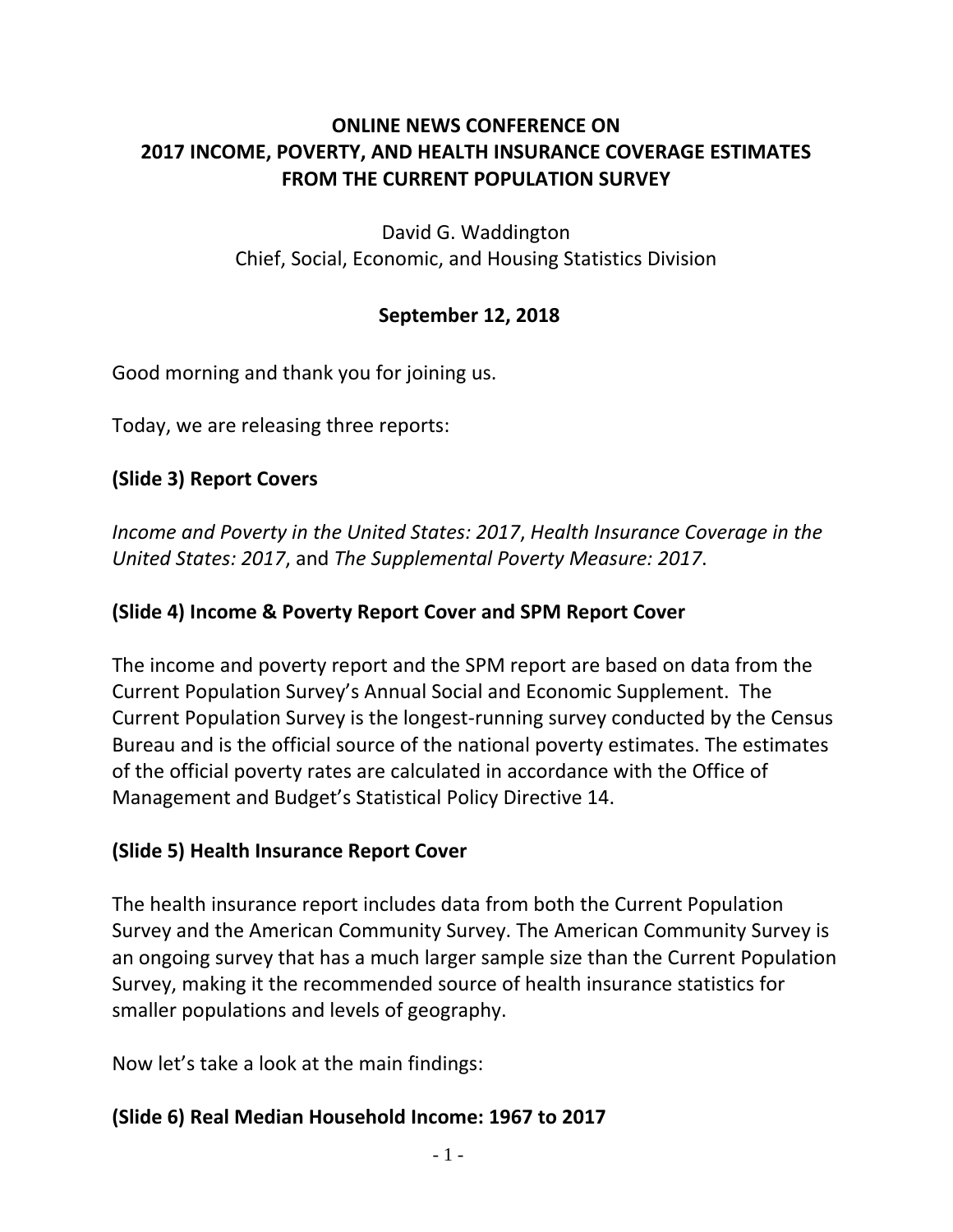Median household income was \$61,400 in 2017, an increase in real terms of 1.8 percent from the 2016 median of \$60,300. This is the third consecutive annual increase in median household income.

#### **(Slide 7) Poverty Rate and Number in Poverty: 1959 to 2017**

The official poverty rate in 2017 was 12.3 percent, down 0.4 percentage points from 2016. In 2017, there were 39.7 million people in poverty, not statistically different from the number in poverty in 2016.

# **(Slide 8) Comparison of SPM Poverty Estimates: 2016 and 2017**

The Supplemental Poverty Measure (or SPM) rate in 2017 was 13.9 percent. This is not statistically different from the 2016 SPM rate of 14.0 percent.

# **(Slide 9) Percentage of People by Type of Health Insurance Coverage: 2017**

The percentage of people without health insurance coverage for the entire calendar year was 8.8 percent, or 28.5 million people. The uninsured rate and number of uninsured in 2017 were not statistically different from 2016.

Now, let's turn to our subject matter experts to take a closer look at the findings, starting with income and poverty.

And a reminder, that immediately following these presentations, we'll take your questions.

**[VIDEOS]**

# **INCOME AND POVERTY ESTIMATES Trudi J. Renwick Assistant Division Chief, Economic Characteristics**

#### **INTRODUCTION: INCOME AND POVERTY**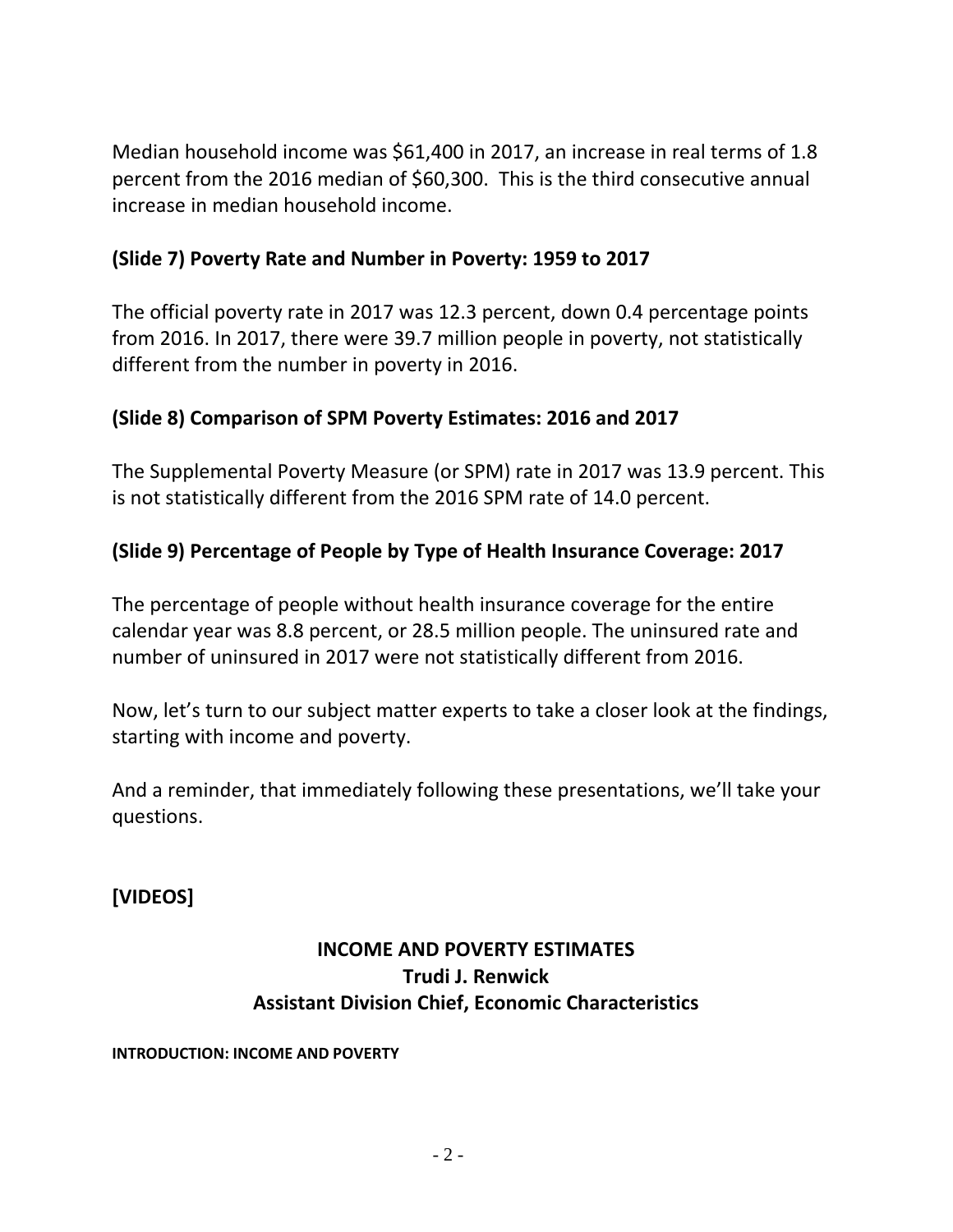Income and poverty statistics gauge the health of the U.S. economy. We're able to see national trends and compare the economic well-being of different groups, such as women vs. men, children vs. people aged 65 and older and urban vs. rural residents.

Income is a measure of all cash or money resources coming into a household. It includes wages and earnings from work as well as social security benefits, retirement income, interest, dividends and public assistance. It does not account for taxes paid, tax credits or noncash assistance such as SNAP benefits, Medicaid and Medicare.

We often talk about changes and trends in median household income. The median is the value that divides the income distribution in half. So half of all households have income above the median, half below.

Poverty is a measure of how many individuals live in families with incomes below the poverty threshold. Meaning they don't have adequate resources to meet their basic needs. Thresholds vary by the size of the family and the ages of the family members. In 2017, a family with two adults and two children was considered 'in poverty" if their income was below \$24,858. Poverty rates help government officials and social services providers develop policies and target benefits.

#### **(Slide I&P-1) Report Cover - Highlights**

 $\overline{a}$ 

The income and poverty report is based on data from the Current Population Survey's Annual Social and Economic Supplement (CPS ASEC). Let me begin by summarizing the main findings regarding income, earnings and work experience.<sup>[1](#page-2-0)</sup>

- Median household income for the nation was \$61,400 in 2017, an increase in real terms of 1.8 percent from 2016.
- The 2017 real median earnings of all male workers increased 3.0 percent from 2016, while the change in median earnings for their female counterparts was not statistically significant.
- The number of workers with earnings increased by 1.7 million between 2016 and 2017. The number of individuals who worked full-time, yearround increased by 2.4 million.

# **(Slide I&P-2) Real Median Household Income: 1967 to 2017**

<span id="page-2-0"></span> $1$  As in all surveys, the data presented here and in the report being released today are estimates, subject to sampling variability and response errors. All statements in this briefing and the report meet the Census Bureau's standards for statistically significant differences, unless noted otherwise. All historical income data are expressed in 2017 dollars and were adjusted using the Consumer Price Index Research Series, which measured a 2.2 percent increase in consumer prices between 2016 and 2017. The poverty thresholds are also updated each year for inflation. In 2017, the weighted average threshold for a family of four was \$25,094; and for a family of three, \$19,515.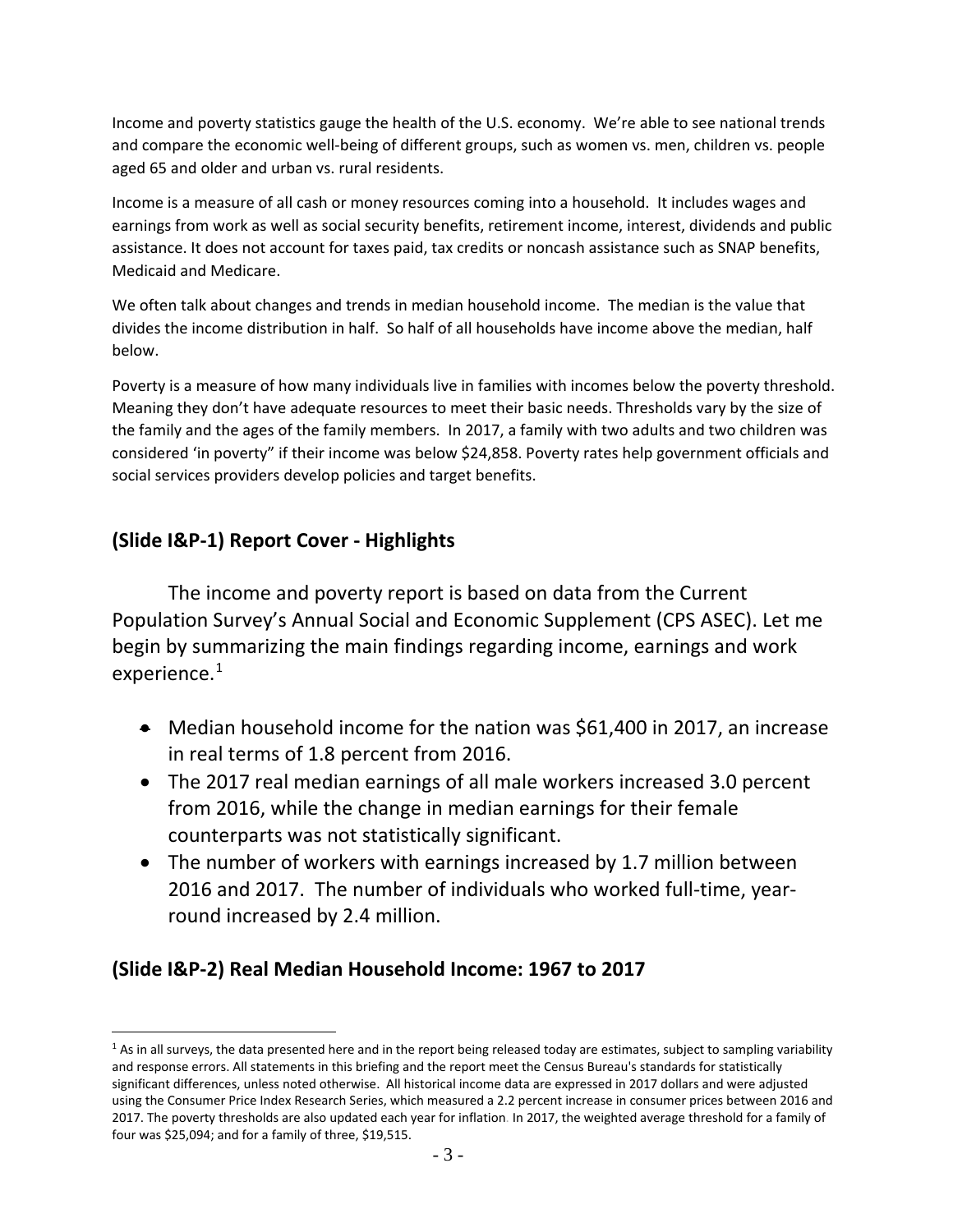Let me start by giving more details about the changes we observed in household median income. This chart shows median household income from 1967 to [2](#page-3-0)017 in real, inflation-adjusted dollars. $<sup>2</sup>$  Recessions, as defined by the</sup> National Bureau of Economic Research, are depicted in this, and all time-series charts, in light shading.<sup>[3](#page-3-1)</sup> Real median household income was \$61,400 in 2017, an increase in real terms of 1.8 percent from the 2016 median of \$60,300. This is the third consecutive annual increase in median household income.

**(Slide I&P-2)** The 2017 median household income appears to be the highest median household income ever reported from the CPS ASEC. However, comparisons to estimates prior to 2013 must be made with caution as the income questions were redesigned in the 2014 CPS ASEC (for income in 2013). Our analysis of the redesigned income questions found that they increased estimates of median household income for 2013 by about 3.2 percent. One method for adjusting pre-2013 median household income estimates to make them comparable to current estimates is to increase them by this same 3.2 percent. (For more details on this adjustment, please see the text of the report).

#### **(Slide I&P-3) Redesigned Household Income Comparison: 1999 to 2017**

With this adjustment, as shown by the orange dotted line on this slide, and after adjusting for inflation, the 2017 median household income is not statistically different from the pre-recession estimate for 2007 or the year with the highest estimated median household income, 1999. These adjustments are not made in our official publications and table packages because they require the assumption that the 3.2 percent difference between responses to the historical questions and the redesigned questions in 2013 would have been identical in all years before

<span id="page-3-0"></span> $\overline{a}$ <sup>2</sup> The 2014 CPS ASEC included redesigned questions for income and health insurance coverage. All of the approximately 98,000 sampled addresses received historically consistent questions on earnings from jobs and were eligible to respond to the redesigned set of health insurance coverage questions. The redesigned income questions were implemented to a subsample of these 98,000 addresses using a probability split panel design. Approximately 68,000 addresses were eligible to receive a set of income questions similar to those used in the 2013 CPS ASEC and prior years. The remaining 30,000 addresses were eligible to receive the redesigned income questions, which have been used since. Since earnings questions remained consistent and poverty estimates showed no statistical difference across the split panel design, we continue to make historical comparisons prior to reference year 2013. Since there was a statistically significant increase in income with the redesigned questions, we do not make income historical comparisons prior to reference year 2013. For more details, see Description of the Split Panel Test of the Current Population Survey Annual Social and Economic Supplement (CPS ASEC) Income Redesign and Time Series Guidance <www.census.gov/content/dam/Census/library/publications/2014/demo/p60-249description.pdf>.

<span id="page-3-1"></span><sup>&</sup>lt;sup>3</sup> The National Bureau of Economic Research, a private research firm, is the source for defining recessions. For more details, see <www.nber.org/cycles.html>.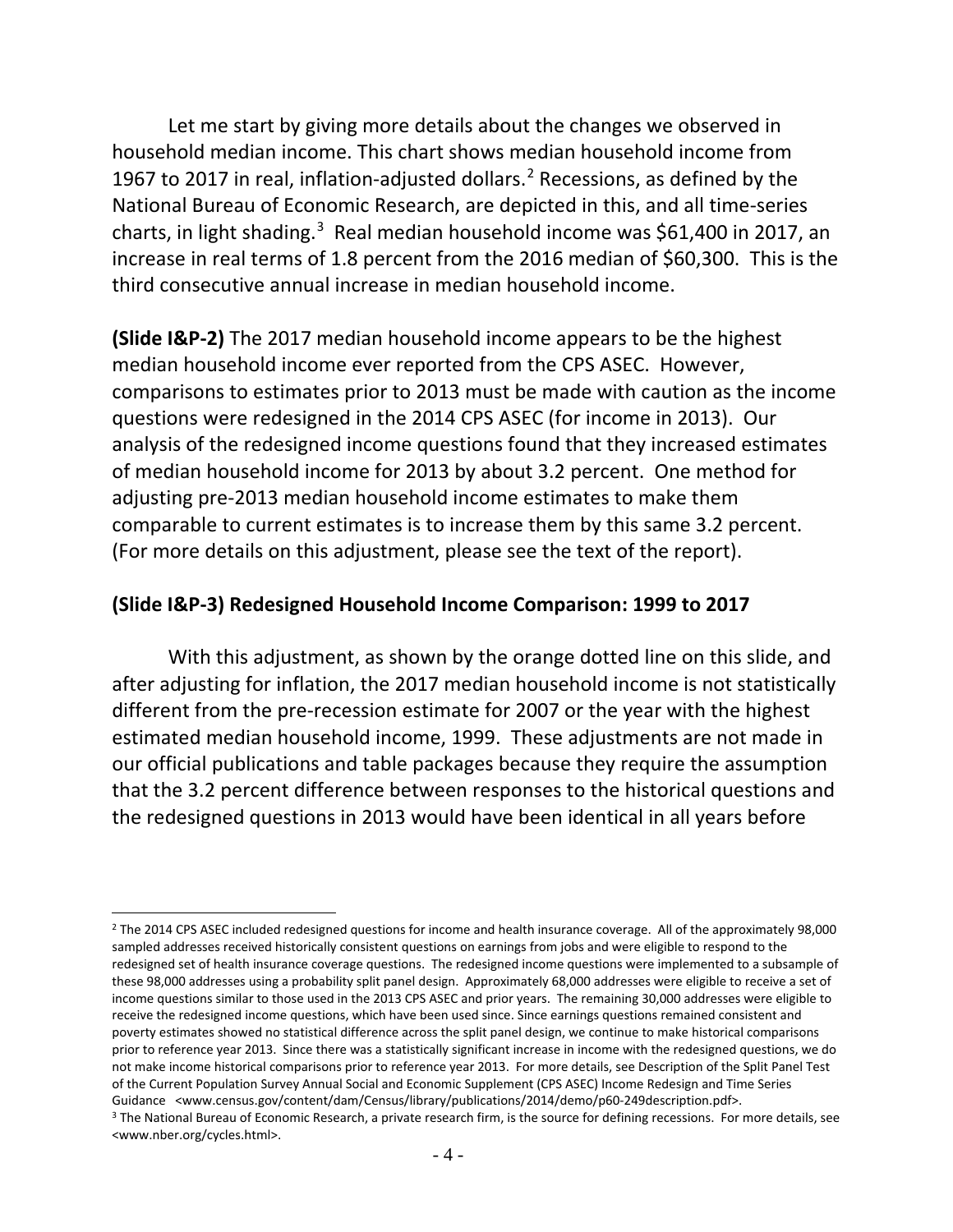2013.<sup>[4](#page-4-0)</sup> Additionally, this adjustment applies to overall household median income and not necessarily to the medians for household subgroups.

# **(Slide I&P-4) Real Median Household Income by Race and Hispanic Origin of Householder: 1967 to 2017**

Next, we show household income by race and Hispanic origin of the householder. The real median income of households maintained by non-Hispanic Whites (\$68,100) and Hispanics (\$50,500) increased 2.6 percent and 3.7 percent, respectively, between 2016 and 2017.<sup>[5](#page-4-1)</sup> This is the third annual increase in median household income for these two groups. Among the race groups, households maintained by Asians had the highest median income in 2017, \$81,300.<sup>[6](#page-4-2)</sup>

#### **(Slide I&P-5) Real Household Income at Selected Percentiles: 1967 to 2017**

While the median represents one point on the distribution of household income, other points provide additional information. For example, 10 percent of the households had income below \$14,200. Ten percent of households had income above \$179,100, and 5 percent had income above \$237,000. Changes in the relationship of these income measures and the shares of income they possess, shown in the full report, can indicate how income inequality is changing. Between 2016 and 2017, incomes at the 50th, 90th, and 95th percentiles increased 1.8, 2.8, and 3.0 percent, respectively, while the change in income at the 10th percentile was not statistically significant.<sup>[7](#page-4-3)</sup>

#### **(Slide I&P-6) Gini Index of Money Income: 1967 to 2017**

Using the information about the distribution of household income, we can produce a Gini index—a widely used measure of inequality. The Gini index is a statistical measure of income inequality ranging from 0 to 1, indicating higher

 $\overline{a}$ <sup>4</sup> For more details, see <https://www.census.gov/newsroom/blogs/random-

<span id="page-4-0"></span>samplings/2017/09/was\_median\_household.html>.

<span id="page-4-1"></span><sup>5</sup> The differences between the 2016-2017 percentage changes in median income for non-Hispanic White (2.6 percent) and Hispanic (3.7 percent) households were not statistically significant.

<span id="page-4-2"></span><sup>&</sup>lt;sup>6</sup> The small sample size of the Asian population and the fact that the CPS ASEC does not use separate population controls for weighting the Asian sample to national totals contribute to the large variances surrounding estimates for this group. As a result, we are unable to detect statistically significant year-to-year differences between some estimates for the Asian population. The American Community Survey (ACS), based on a much larger sample size of the population, is a better source for estimating and identifying changes for small subgroups of the population.

<span id="page-4-3"></span><sup>7</sup> The differences between the 2016-2017 percentage changes in household income at the 50th (1.8 percent), 90th (2.8 percent), and 95th (3.0 percent) percentiles were not statistically significant.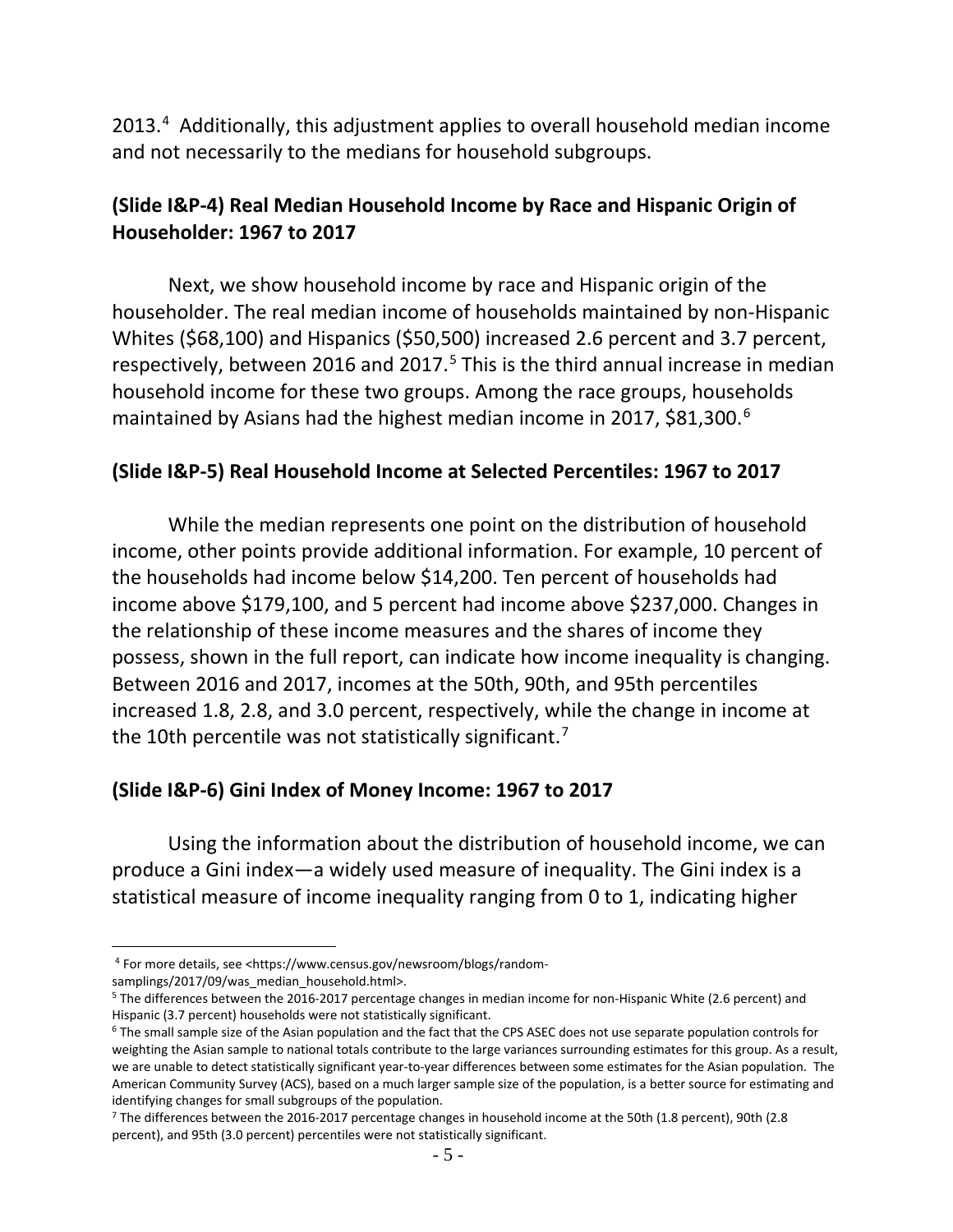inequality as the index approaches one. The Gini index was 0.482 in 2017, not statistically different from 2016.

# **(Slide I&P-7) Real Median Earnings: 1960 to 2017** *(Total workers and full-time, year-round workers, aged 15 and older)*

These next slides switch to earnings and work experience data for people aged 15 and older. Here we see historical data on the real median earnings of all workers and full-time, year-round workers from 1960 to 2017.<sup>[8](#page-5-0)</sup> Earnings are the sum of wages, salary and self-employment income. In 2017, 79 percent of aggregate income came from earnings.

The 2017 real median earnings of all male workers increased 3.0 percent from 2016 to \$44,400, while the median earnings for their female counterparts (\$31,600) were not statistically different from 2016. In 2017, the real median earnings of men (\$52,100) and women (\$42,000) who worked full-time, yearround each decreased from their respective 2016 medians by 1.1 percent.  $9,10$  $9,10$ 

# **(Slide I&P-8) Female-to-Male Earnings Ratio: 1960 to 2017** *(Full-time, year-round workers, aged 15 and older)*

Here we see the female-to-male earnings ratio historically. The female-tomale earnings ratio compares the median earnings of women and men working full-time, year-round. The 2017 female-to-male earnings ratio was 80.5 percent, not statistically different from 2016. Year-to-year changes in this ratio are not common. However since 2007, the female-to-male earnings ratio has increased 3.5 percent from 77.8 percent to the current 80.5 percent.

# **(Slide I&P-9) Total and Full-Time, Year-Round Workers with Earnings by Sex: 1967 to 2017**

This slide shows the number of workers historically by work experience and sex. Between 2016 and 2017, the total number of people with earnings,

<span id="page-5-0"></span> $\overline{a}$ <sup>8</sup> A person with work experience is one who, during the preceding calendar year, did any work on a family-owned farm or business at any time during the year, on a part-time or full-time basis. A full-time, year-round worker is a person who worked 35 or more hours per week (full-time) and 50 or more weeks during the previous calendar year (year-round). For school personnel, summer vacation is counted as weeks worked if they are scheduled to return to their job in the fall.

<span id="page-5-1"></span><sup>&</sup>lt;sup>9</sup> For more detailed information on the relationship between earnings and household income, see "Understanding the Relationship between Individual Earnings and Household Income" at <www.census.gov/newsroom/blogs/randomsamplings/2017/11/earnings-income.html>.

<span id="page-5-2"></span> $10$  The difference between the 2016-2017 percentage change in median earnings for men and women working full-time, yearround was not statistically significant.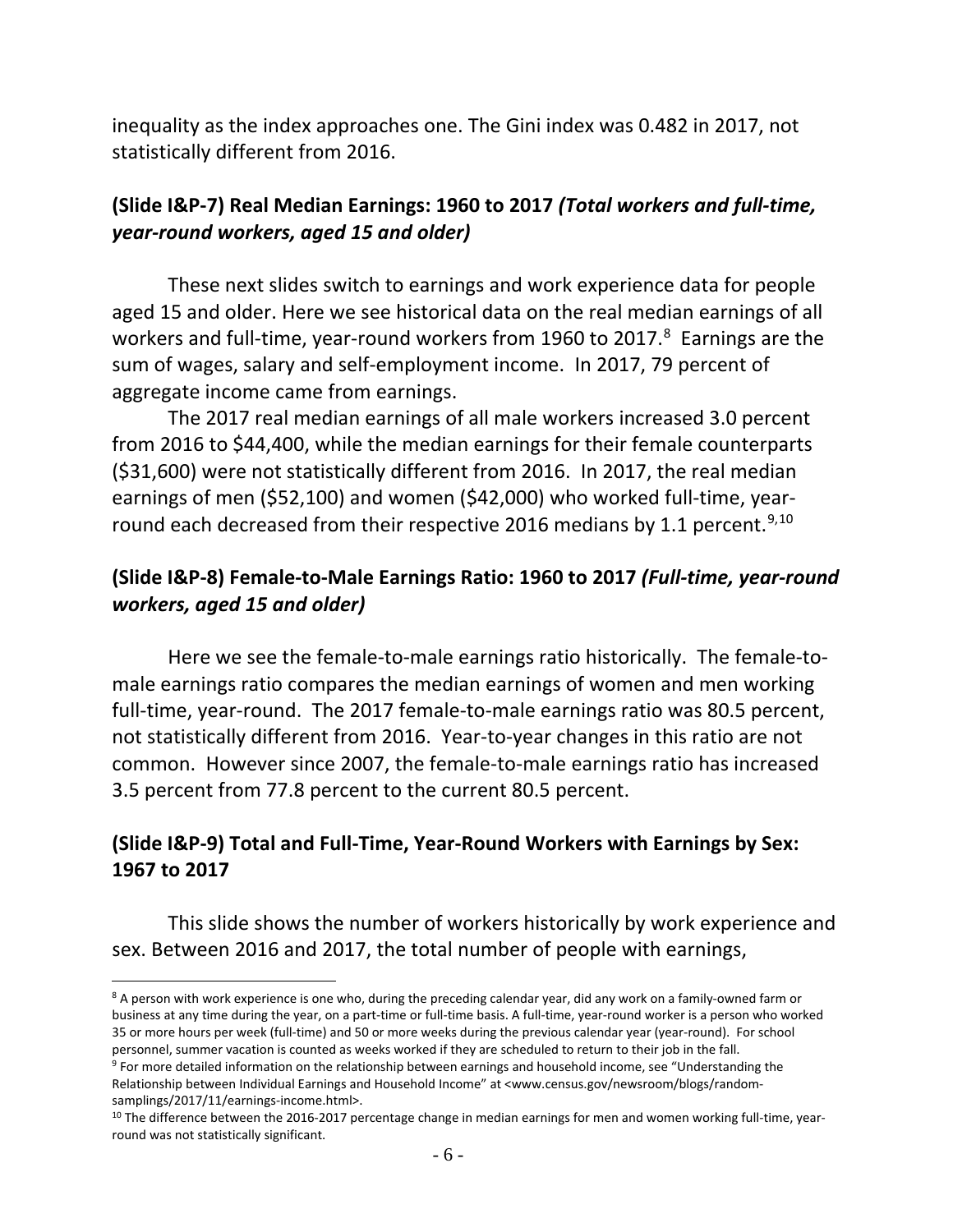regardless of work experience, increased by 1.7 million. The number of men with earnings increased by 1.2 million, while the change for women was not statistically significant. The number of men and women full-time, year-round workers increased by 1.4 million and 1.0 million, respectively, between 2016 and 2017, continuing a shift from part-time, part-year work status to full-time, year-round work status.<sup>[11](#page-6-0)</sup>

Now we'll take a look at poverty.

#### **(Slide I&P-10) Poverty Rate and Number in Poverty: 1959 to 2017**

This slide shows the official poverty rate and the number of people in poverty. The official poverty rate in 2017 was 12.3 percent, down from 12.7 percent in 2016. In 2017, there were 39.7 million people in poverty, not statistically different from the number in poverty in 2016. In 2017, a family with two adults and two children was categorized as "in poverty" if its income was less than \$24,858.

This is the third consecutive annual decline in poverty. Since 2014, the poverty rate has fallen 2.5 percentage points from 14.8 percent to 12.3 percent. The estimates of the official poverty rates are calculated in accordance with the Office of Management and Budget's Statistical Policy Directive 14.

#### **(Slide I&P-11) Poverty Rates by Race and Hispanic Origin: 1959 to 2017**

Here we demonstrate the differences in poverty trends across race and Hispanic-origin groups. In 2017, the poverty rate was 8.7 percent for non-Hispanic Whites, 21.2 percent for Blacks, and 10.0 percent for Asians. For non-Hispanic Whites, Blacks, and Asians, the poverty rates were not statistically different from 2016. For Hispanics, the poverty rate decreased to 18.3 percent in 2017, down from 19.4 percent in 2016.

#### **(Slide I&P-12) Poverty Rates by Age: 1959 to 2017**

This slide looks at poverty rates by age. For individuals under age 18, 17.5 percent were in poverty in 2017, not statistically different from 2016. Poverty in

<span id="page-6-0"></span> $\overline{a}$  $11$  The difference between the 2016-2017 increases in the number of men and women working full-time, year-round was not statistically significant.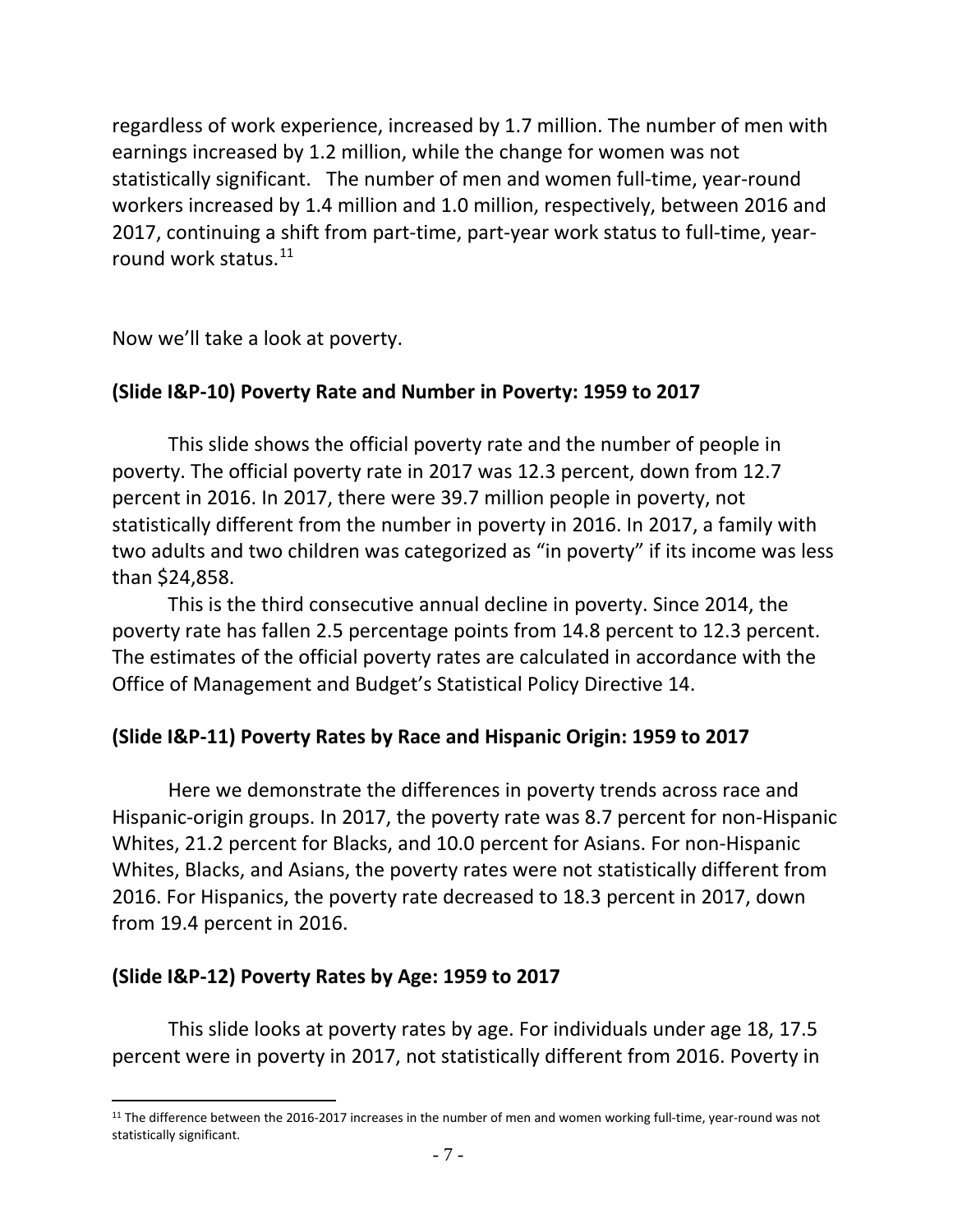2017 decreased for people aged 18 to 64, to 11.2 percent, down from 11.6 percent in 2016. People aged 65 and older had a poverty rate of 9.2 percent in 2017, not statistically different from 2016.

#### **(Slide I&P-13) Comparison of Female-to-Male Poverty Rates: 1966 and 2017**

The poverty rate for females has historically been higher than the poverty rate for males. In 1966, the poverty rate for females was 3.3 percentage points higher than for males. In 2017, the difference in rates across females and males was 2.6 percentage points, not statistically different than the 3.3 percentage point gap in 1966.<sup>[12](#page-7-0)</sup> Age, however, matters.

In 1966, poverty was 8.5 percentage points higher among females aged 65 and older compared to their male counterparts. By 2017 this difference had narrowed to 3.0 percentage points.

# **(Slide I&P-14) People with Income Below 50 Percent of Their Poverty Threshold: 1975 to 2017**

While 12.3 percent of the population in 2017 were in poverty, 5.7 percent of the population had incomes below 50 percent of their poverty threshold, meaning the family or individual received less than half of the income necessary to meet their poverty threshold. For a family with two adults and two children this would be an income less than \$12,429 per year in 2017.

In 1975, the first year for which we have published data on income to poverty ratios, the poverty rate was also 12.3 percent but the percent with income below 50 percent of their poverty threshold was 3.7 percent.

# **(Slide I&P-15) Share of People in Poverty with Income Below 50 Percent of Their Poverty Threshold: 1975 to 2017**

This slide looks at the proportion of people in poverty with income below 50 percent of their poverty threshold. Since 1975, the percent of the poverty population with income below 50 percent of their poverty threshold has increased 16.7 percentage points from 30.1 percent to the current 46.7 percent.

# **(Slide I&P-16) For more information**

<span id="page-7-0"></span> $\overline{a}$  $12$  The percentage-point differences in poverty in 1966 between all males and all females, males and females under age 18, and 18 to 64 were not statistically different from the percentage-point differences in poverty in 2017.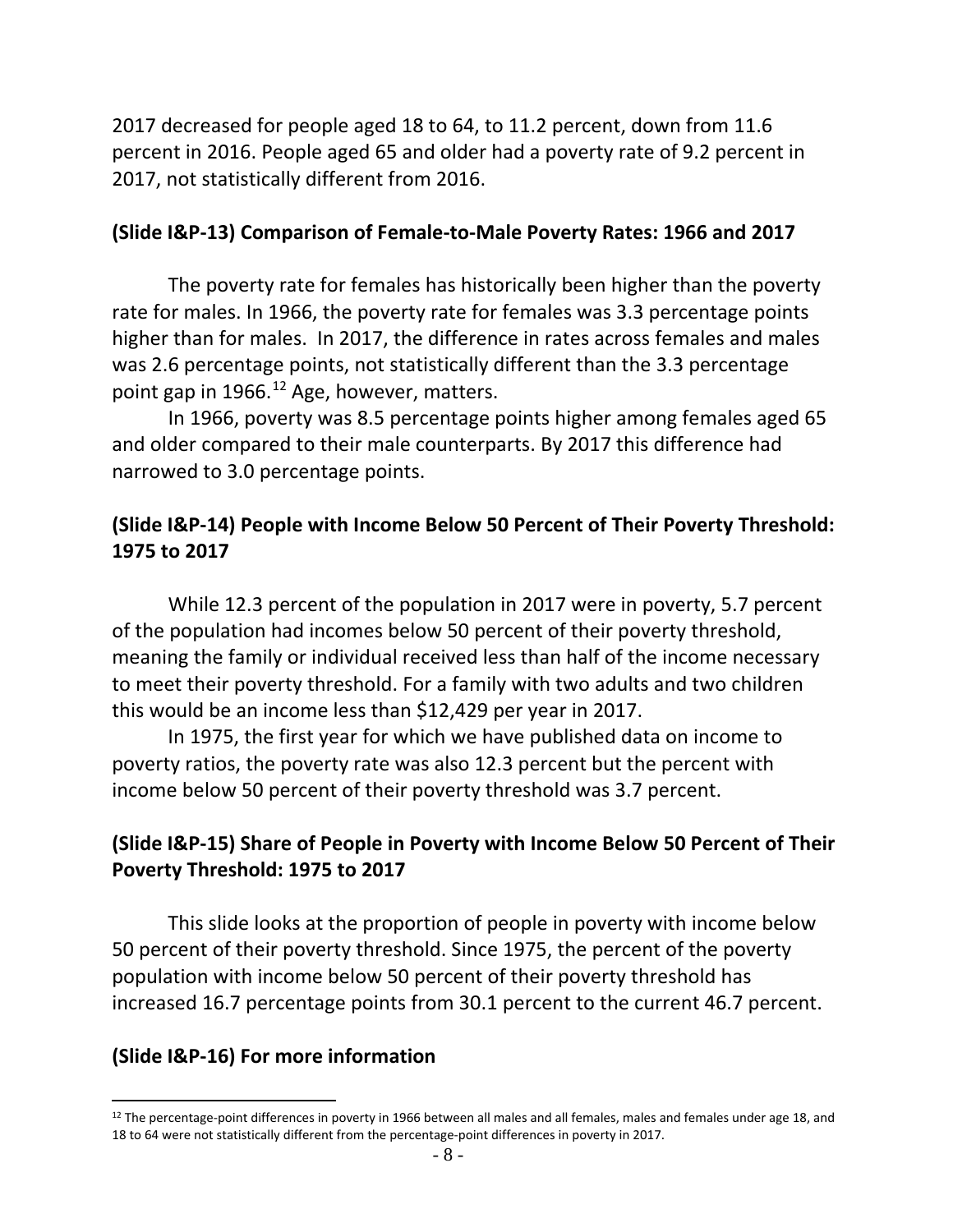More information on income and poverty is available in the report and online.

# **SUPPLEMENTAL POVERTY ESTIMATES Liana E. Fox Statistician, Social, Economic, and Housing Statistics Division**

#### **INTRODUCTION: SUPPLEMENTAL POVERTY MEASURE**

Governmental programs are designed to provide a safety net for some of the nation's most vulnerable families and individuals. The Supplemental Poverty Measure helps us to estimate how well these programs are working to pull people out of poverty.

The SPM extends the official poverty measure. It starts with cash income…then adds noncash benefits such as food and nutritional assistance programs, energy assistance, and housing subsidies, while subtracting out necessary expenses like taxes, health care, commuting and child care costs.

The SPM uses poverty thresholds produced by the Bureau of Labor Statistics based on spending on food, clothing, shelter and utilities. These thresholds are adjusted for family size and composition as well as for geographic differences in the cost of housing.

#### **(Slide SPM-1) Report Cover-Highlights**

The SPM report is based on data from the Current Population Survey's Annual Social and Economic Supplement (CPS ASEC). The SPM does not replace the official poverty measure and is not used to determine eligibility for government programs.  $^{13}$  $^{13}$  $^{13}$  Let me begin by summarizing the main findings from this report.<sup>[14](#page-8-1)</sup>

• The SPM rate in 2017 was 13.9 percent. This is not statistically different from the 2016 SPM rate of 14.0 percent.

<span id="page-8-0"></span> $\overline{a}$ <sup>13</sup> For a more detailed description of the Supplemental Poverty Measure, see www2.census.gov/library/publications/2018/demo/p60-265.html

<span id="page-8-1"></span> $14$  As in all surveys, the data presented here and in the report being released today are estimates, subject to sampling variability and response errors. All statements in this briefing and the report meet the Census Bureau's standards for statistically significant differences, unless noted otherwise.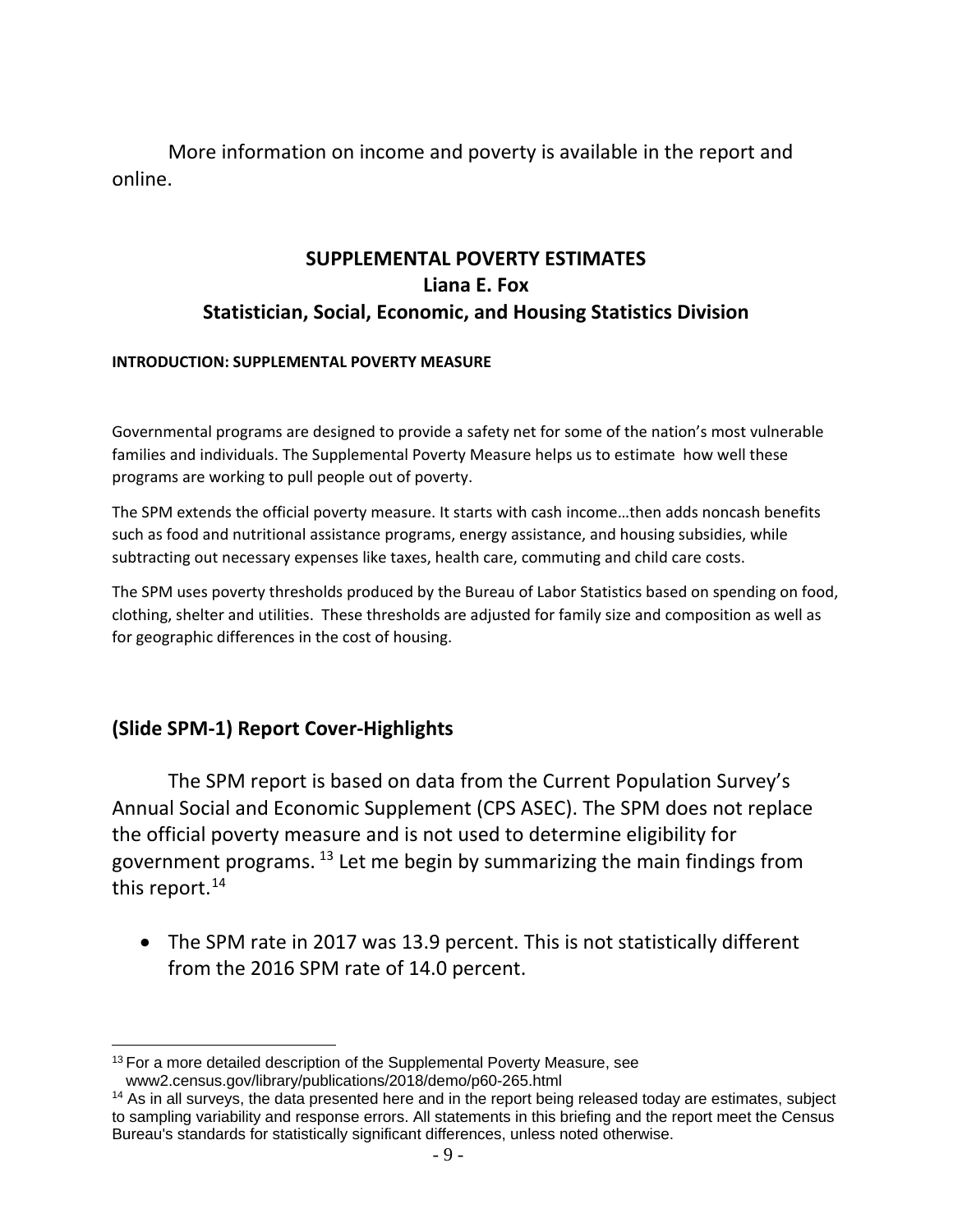- The SPM rate for 2017 was 1.6 percentage points higher than the official poverty rate of 12.3 percent.
- There were 16 states plus the District of Columbia for which SPM rates were higher than official poverty rates, 18 states with lower rates, and 16 states for which the differences were not statistically significant.

# **(Slide SPM-2) Official and SPM Thresholds for Units with Two Adults and Two Children: 2017**

The SPM uses thresholds produced by the Bureau of Labor Statistics (BLS) from Consumer Expenditure Survey data. Separate thresholds are created for renters, homeowners with a mortgage and those who own their homes free and clear.

While the official poverty threshold is constant throughout the United States, the SPM adjusts for geographic differences in housing costs. This map shows those differences, with yellow areas having lower thresholds for renters than the official poverty threshold and blue and green areas having higher thresholds.

# **(Slide SPM-3) Comparison of SPM Poverty Estimates: 2016 and 2017**

This slide compares the SPM estimates for 2017 with the SPM estimates for 2016 for all people and by age group. The 2017 SPM rate for the entire population was 13.9 percent. This is not statistically different from the 2016 SPM rate of 14.0 percent.

SPM rates were not statistically different for any of the major age categories in 2017 compared with 2016. SPM rates for children under age 18 were 15.6 percent. Adults aged 18 to 64 had a SPM rate of 13.2 percent and adults aged 65 and older had a rate of 14.1 percent in 2017.

# **(Slide SPM-4) Comparison of SPM and Official Poverty Estimates: 2017**

This slide compares the SPM estimates for 2017 with the official poverty estimates for all people and by age group. The 2017 SPM rate for the entire population was 1.6 percentage points higher than the 2017 official poverty rate.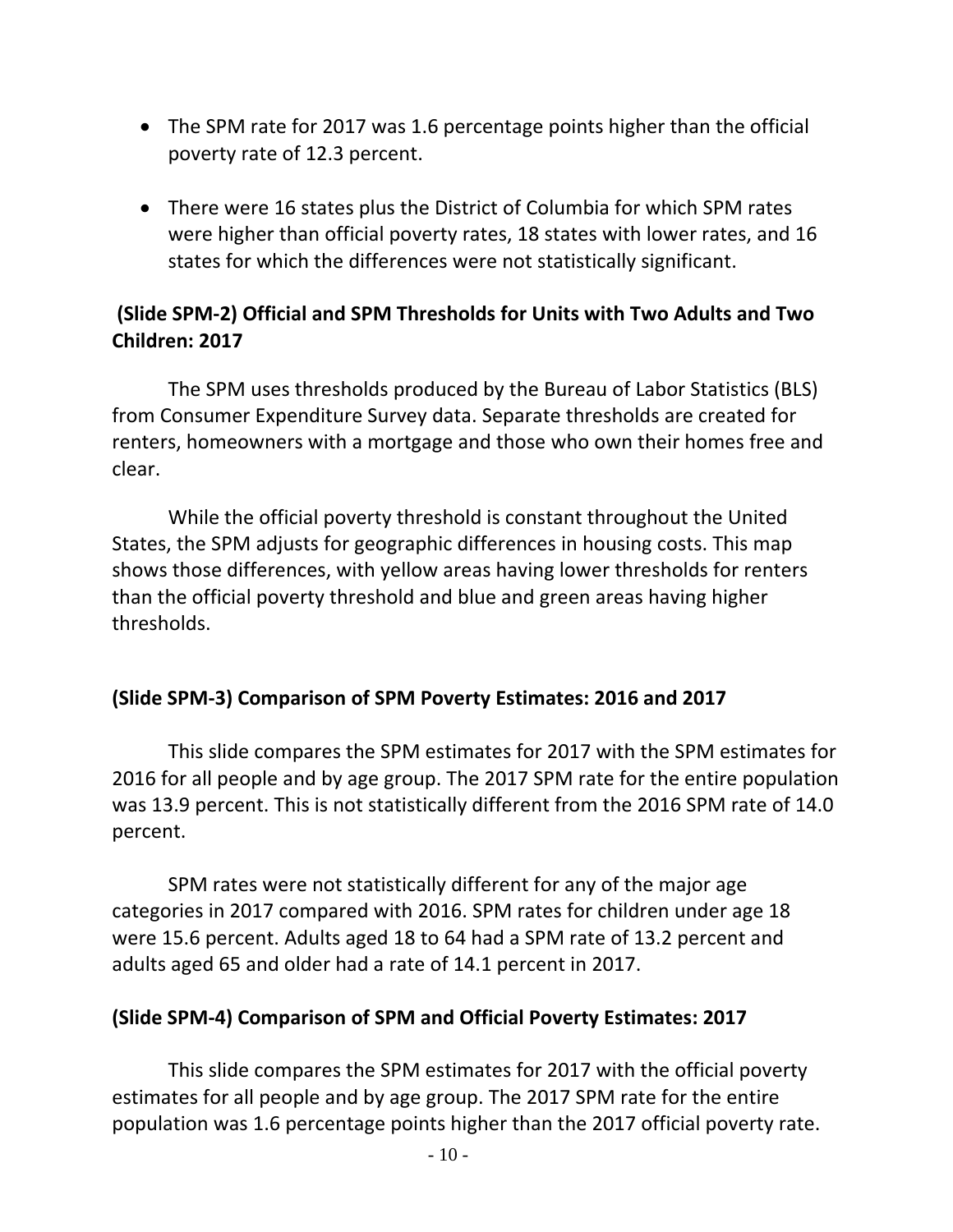Looking at specific age categories, the SPM rate was lower than the official poverty rate for children but higher than the official poverty rate for people aged 18 to 64 and people aged 65 and older.<sup>15</sup>

# **(Slide SPM-5) Difference in Poverty Rates by State Using the Official Measure and the SPM: 3-Year Average 2015 to 2017**

While the SPM national poverty rate was higher than the official, that difference varies by geographic area. This figure shows the United States divided into three categories by state. There were 16 states plus the District of Columbia where the SPM rates were higher than official--these are shaded orange; there were 18 states where SPM was lower than official—these are shaded blue; and finally there are 16 states where the differences in the rates were not statistically significant—these are grey.

# **(Slide SPM-6) Change in Number of People in Poverty After Including Each Element: 2016 (In millions)**

One important contribution that the SPM provides is allowing us to gauge the effectiveness of tax credits and transfers in alleviating poverty. We can also examine the effects of the nondiscretionary expenses such as work and medical expenses. This graph shows the impact on the 2017 SPM rate of the addition or subtraction of a single resource element. Some of these elements, such as Social Security and unemployment insurance are included in the official estimates. Other elements, such as Supplemental Nutritional Assistance Program (SNAP) benefits and refundable tax credits are included only in the SPM resource measure.<sup>[16](#page-10-1)</sup>

Using this chart, we can see that:

<span id="page-10-0"></span> $\overline{a}$ <sup>15</sup> Since the CPS ASEC does not ask income questions for individuals under age 15, they are excluded from the universe for official poverty calculations. For the official poverty estimates shown in the SPM report, all unrelated individuals under age 15 are included and presumed to have the same poverty status as the primary family. For the SPM, they are assumed to share resources with the household reference person.

<span id="page-10-1"></span><sup>&</sup>lt;sup>16</sup> Money income includes earnings, unemployment compensation, workers' compensation, Social Security, Supplemental Security Income, public assistance, veterans' payments, survivor benefits, pension or retirement income, interest, dividends, rents, royalties, income from estates, trusts, educational assistance, alimony, child support, assistance from outside the household, and other miscellaneous sources.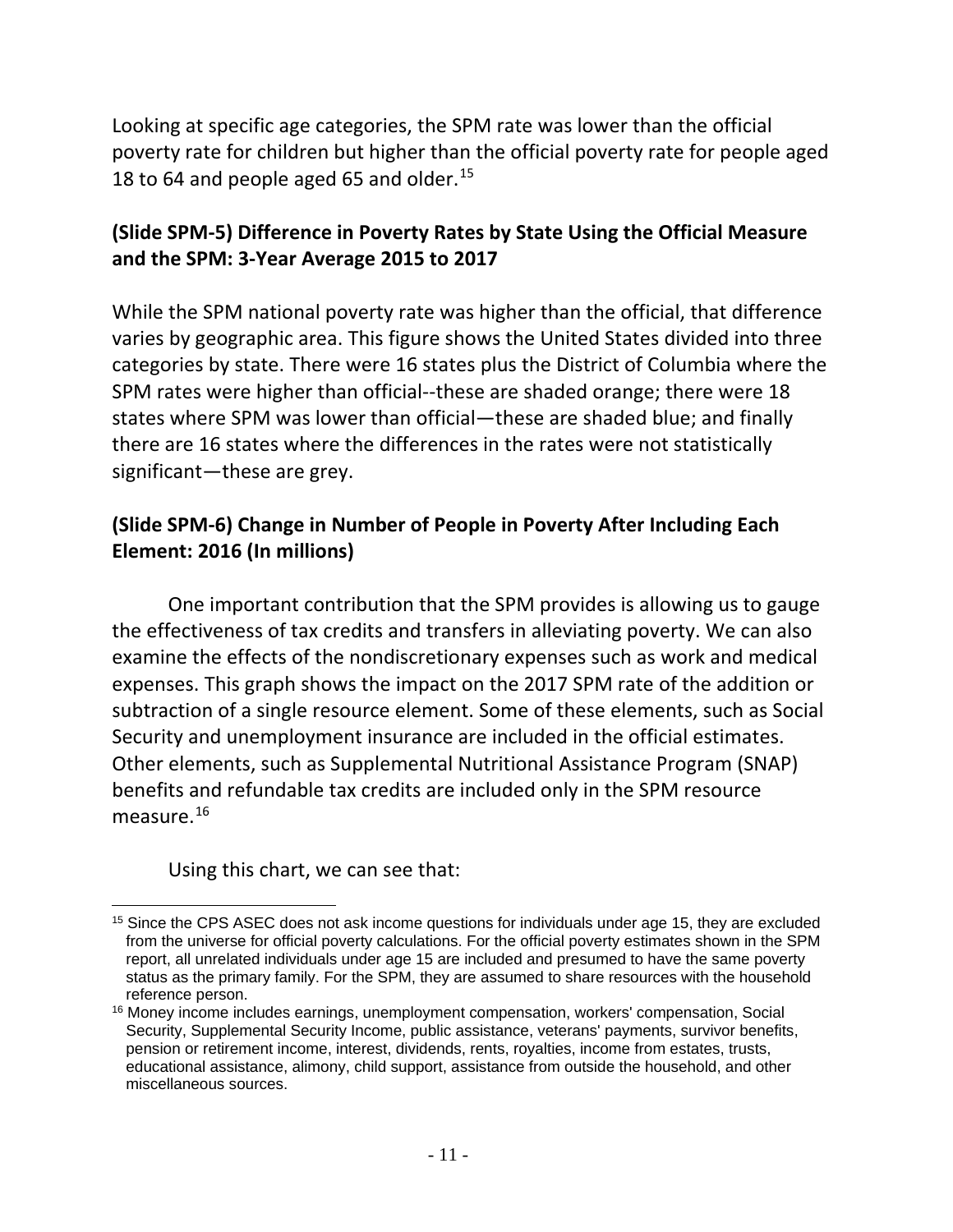- 27.0 million people were taken out of poverty by Social Security benefits. This figure also shows the breakdown by age, with the majority of individuals aged 65 and older.
- 8.3 million people were taken out of poverty by Refundable tax credits.
- 3.4 million people were taken out of poverty by SNAP benefits (food stamps).
- However, subtracting medical expenses from income increased the number of people in poverty by 10.9 million using the SPM.

#### **(Slide SPM-7) For more information**

• More information on the supplemental poverty measure is available in the report and online.

# **HEALTH INSURANCE COVERAGE ESTIMATES SHARON STERN Assistant Division Chief, Employment Characteristics**

#### **INTRODUCTION: HEALTH INSURANCE**

Health insurance coverage is an important measure of our nation's overall well-being.

Whether it's illness, injury or preventative needs, health insurance provides greater access to medical care, protection from high unexpected costs and more economic stability.

Each year, the Census Bureau provides data on health insurance coverage. We look at who is and isn't covered, where they live and what type of insurance they have. Policy makers use this information to make data driven decisions.

#### **(Slide 1) Highlights**

The health insurance estimates released today come from two surveys. The Current Population Survey Annual Social and Economic Supplement asks people about their health insurance coverage at any time in the previous calendar year. Most of the national-level results presented today come from this survey. The American Community Survey asks people about their coverage at the time of the interview. Due to its larger sample size, the American Community Survey is the recommended source of health insurance statistics for smaller populations and levels of geography.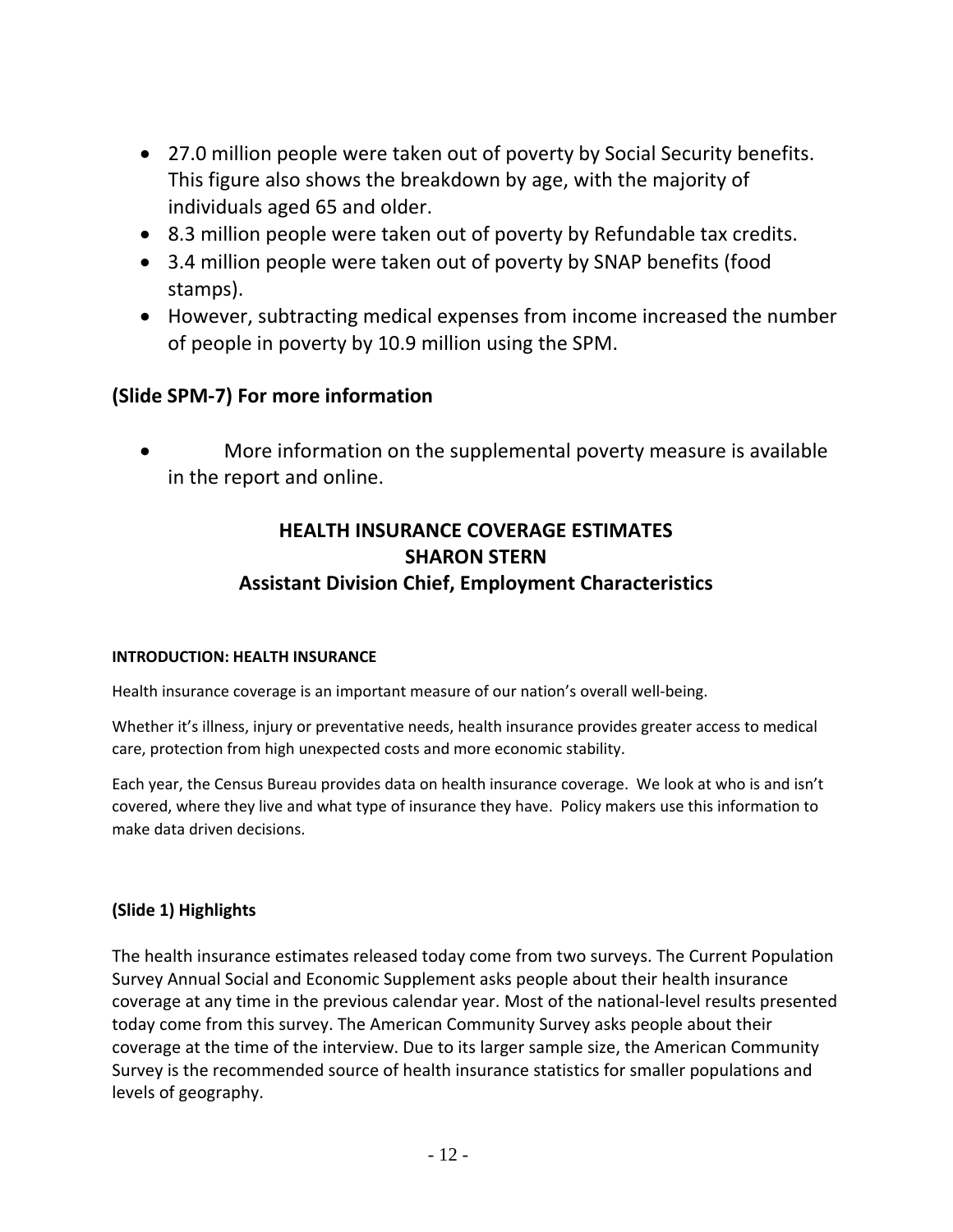Let me begin by summarizing the main findings this year.

- An estimated 8.8 percent of the population, or about 28.5 million people, did not have health insurance coverage at any point in 2017.
- The uninsured rate and number of uninsured in 2017 were not statistically different from 2016.
- Between 2016 and 2017, the percentage of people uninsured at the time of their interview decreased in 3 states and increased in 14 states. $17,18$  $17,18$  $17,18$

#### **(Slide 2) Percentage of People by Type of Health Insurance Coverage: 2017**

| In 2017, most people, 91.2 percent, had health insurance coverage at some<br>point during the calendar year,                                                                                                                                                                                                                         | Slide 2a |
|--------------------------------------------------------------------------------------------------------------------------------------------------------------------------------------------------------------------------------------------------------------------------------------------------------------------------------------|----------|
| with more people having private health insurance, 67.2 percent, than<br>government coverage, 37.7 percent. <sup>19</sup>                                                                                                                                                                                                             | Slide 2h |
| Looking at sub-types of health insurance, employer-based insurance was the<br>most common, covering 56.0 percent of the population, followed by<br>Medicaid (19.3 percent), Medicare (17.2 percent), direct-purchase, which<br>includes health insurance exchanges (16.0 percent), and military health care<br>$(4.8$ percent). $20$ | Slide 2c |

#### **(Slide 3) Uninsured Rate by Single Year of Age: 2017**

 $\overline{a}$ 

| The larger sample size of the American Community Survey allows us to<br>observe characteristics in greater detail; and because the survey asks about<br>current coverage, we have the opportunity to examine how health insurance<br>status varies by single year of age. | Slide 3a |
|---------------------------------------------------------------------------------------------------------------------------------------------------------------------------------------------------------------------------------------------------------------------------|----------|
| In 2017, 26 year-olds had the highest uninsured rate at 17.8 percent                                                                                                                                                                                                      | Slide 3h |

<span id="page-12-0"></span><sup>&</sup>lt;sup>17</sup> Estimates are from the 2016 and 2017 American Community Surveys 1-year estimates.

<span id="page-12-1"></span> $18$  All comparative statements in this report have undergone statistical testing, and unless otherwise noted, all comparisons are statistically significant at the 10 percent level.

<span id="page-12-2"></span><sup>&</sup>lt;sup>19</sup> Some people may have more than one coverage type during the calendar year.

<span id="page-12-3"></span> $20$  Exchanges include coverage purchased through the federal Health Insurance Marketplace, as well as other state-based marketplaces, and include both subsidized and unsubsidized plans.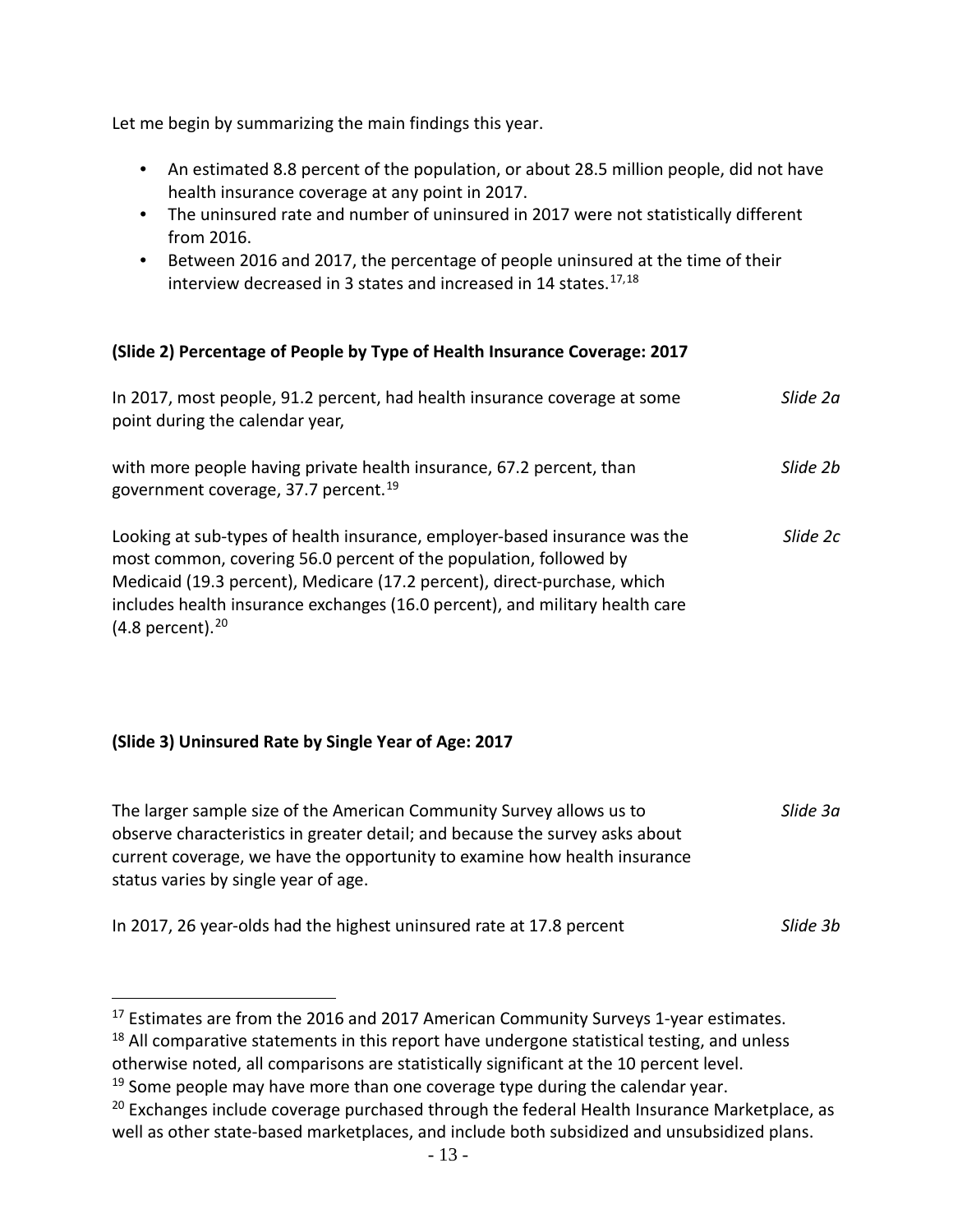| Three notable sharp differences exist between single age years; specifically,<br>between 18- and 19-year olds,<br>$\bullet$<br>between 25- and 26-year olds, and<br>$\bullet$<br>between 64- and 65-year olds.<br>$\bullet$ | Slide 3c |
|-----------------------------------------------------------------------------------------------------------------------------------------------------------------------------------------------------------------------------|----------|
| These differences correspond to common age-related eligibility thresholds<br>for coverage, including CHIP, dependent coverage, and Medicare.                                                                                |          |

#### **(Slide 4) Changes in the Rate of Health Insurance Coverage**

Over time, changes in the rate of health insurance coverage and the distribution of coverage types may reflect economic trends, shifts in the demographic composition of the population, and policy changes that affect access to care. Several such policy changes occurred in 2014, when many provisions of the Patient Protection and Affordable Care Act went into effect.

#### **(Slide 5) Change in Percentage of People by Type of Health Insurance Coverage: 2013 to 2017**

This chart shows the change in percentages of people with health insurance coverage between 2016 to 2017 on the left and between 2013 and 2017 on the right.

The percentage of people covered by any type of health insurance for at least some time during 2017 was 91.2 percent. Starting with the left side of the chart, we see that the overall coverage rate is not statistically different from the rate in 2016.

Between 2016 and 2017, the rate of Medicare coverage increased by 0.6 percentage points to cover 17.2 percent of people for part or all of 2017. This increase was partly due to an increase in the number of people aged 65 and over. $21$ 

The military coverage rate increased by 0.2 percentage points to 4.8 percent during this time.

Between 2016 and 2017, there was no statistically significant change for any other subtype of health insurance shown here.

Moving to the right side of the chart, we see the change in health insurance coverage rates since 2013 – the baseline year before many provisions of the Affordable Care Act went into effect.

 $\overline{a}$ 

<span id="page-13-0"></span> $21$  The population 65 years and older did not have a statistically significant change in the Medicare coverage rate between 2016 and 2017. However, the percentage of the U.S. population 65 years and older increased between 2016 and 2017.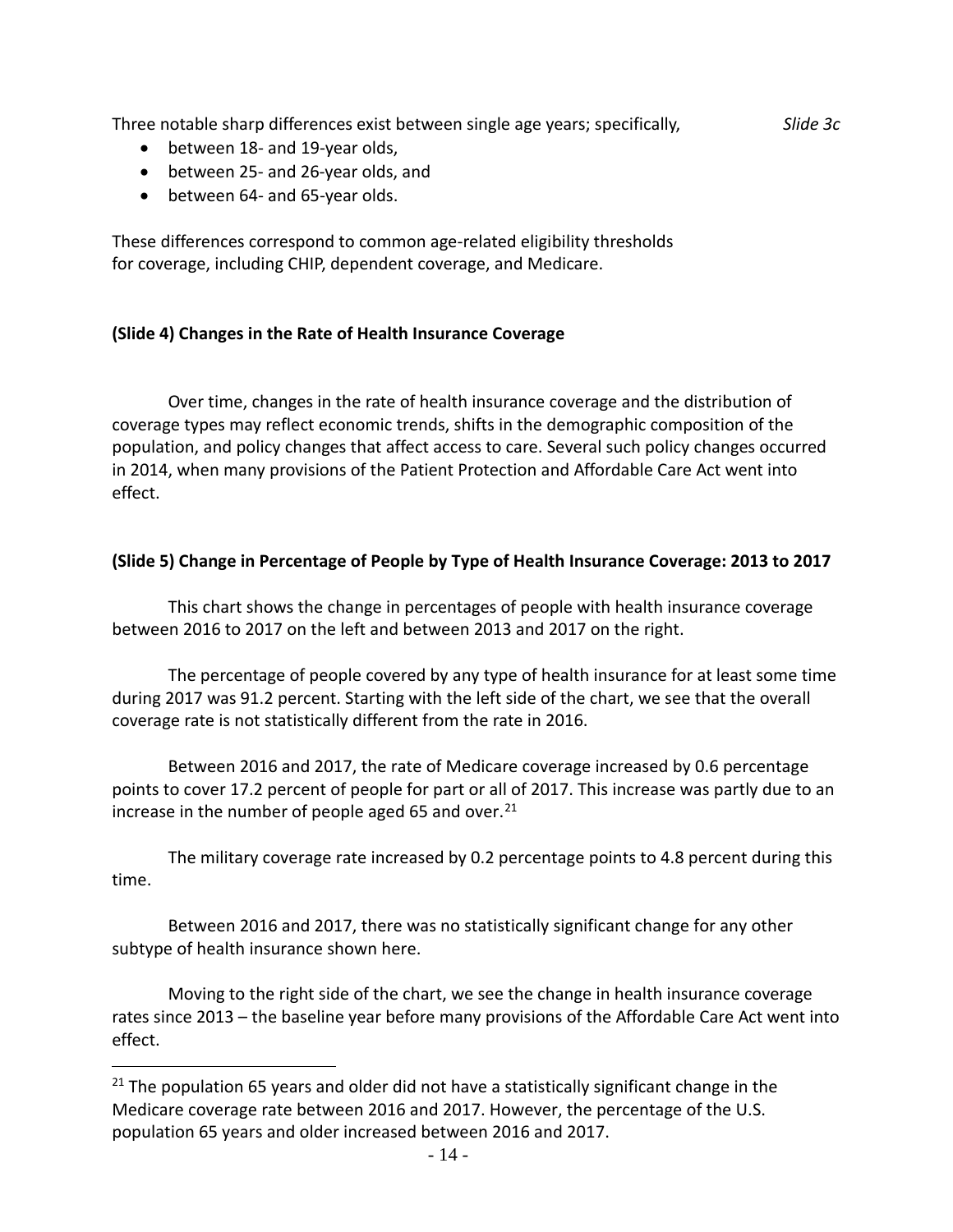The uninsured rate decreased by 4.5 percentage points between 2013 and 2017. The rate of private coverage increased by 3.0 percentage points in this period. Of the two sub-types of private coverage, only direct-purchase health insurance significantly changed (4.6 percentage points).

During this period, the government coverage rate increased by 3.2 percentage points. The coverage rate increased for all of the sub-types of government coverage: Medicare (1.6 percentage points), Medicaid (1.8 percentage points), and military health care (0.3 percentage points). [22](#page-14-0)

#### **(Slide 6) Uninsured Rate by Medicaid Expansion of State for Adults Aged 19 to 64 Years: 2013, 2016, and 2017**

| Variation in the uninsured rate at the sub-national level may be related to<br>whether the state expanded Medicaid eligibility as part of the Affordable<br>Care Act. This chart categorizes states into two groups, those that expanded<br>eligibility and those that did not. Thirty-one states and the District of<br>Columbia expanded Medicaid eligibility on or before January 1, 2017. | Slide 6a |
|-----------------------------------------------------------------------------------------------------------------------------------------------------------------------------------------------------------------------------------------------------------------------------------------------------------------------------------------------------------------------------------------------|----------|
| 9.4 percent of the population ages 19 to 64 living in expansion states<br>had no health insurance coverage at any time in 2017, not statistically<br>different from the percentage in 2016.                                                                                                                                                                                                   | Slide 6b |
| In non-expansion states, 16.7 percent of the population had no health<br>insurance coverage during 2017, up from 16.1 percent in 2016.                                                                                                                                                                                                                                                        |          |
| In both expansion states and non-expansion states, the uninsured rate<br>for working age adults in 2017 was lower than in 2013.                                                                                                                                                                                                                                                               | Slide 6c |

#### **(Slide 7) Uninsured Rate by State: 2013 to 2017**

 $\overline{a}$ 

While it is useful to look at the states grouped by expansion status, there is more to the story. The American Community Survey allows us to examine uninsured rates at the state level. On this map, the darkest blue shading is applied to states where the percentage of people

<span id="page-14-0"></span> $22$  The percentage point change in the rate of Medicare coverage was not statistically different from the rate of change for Medicaid coverage.